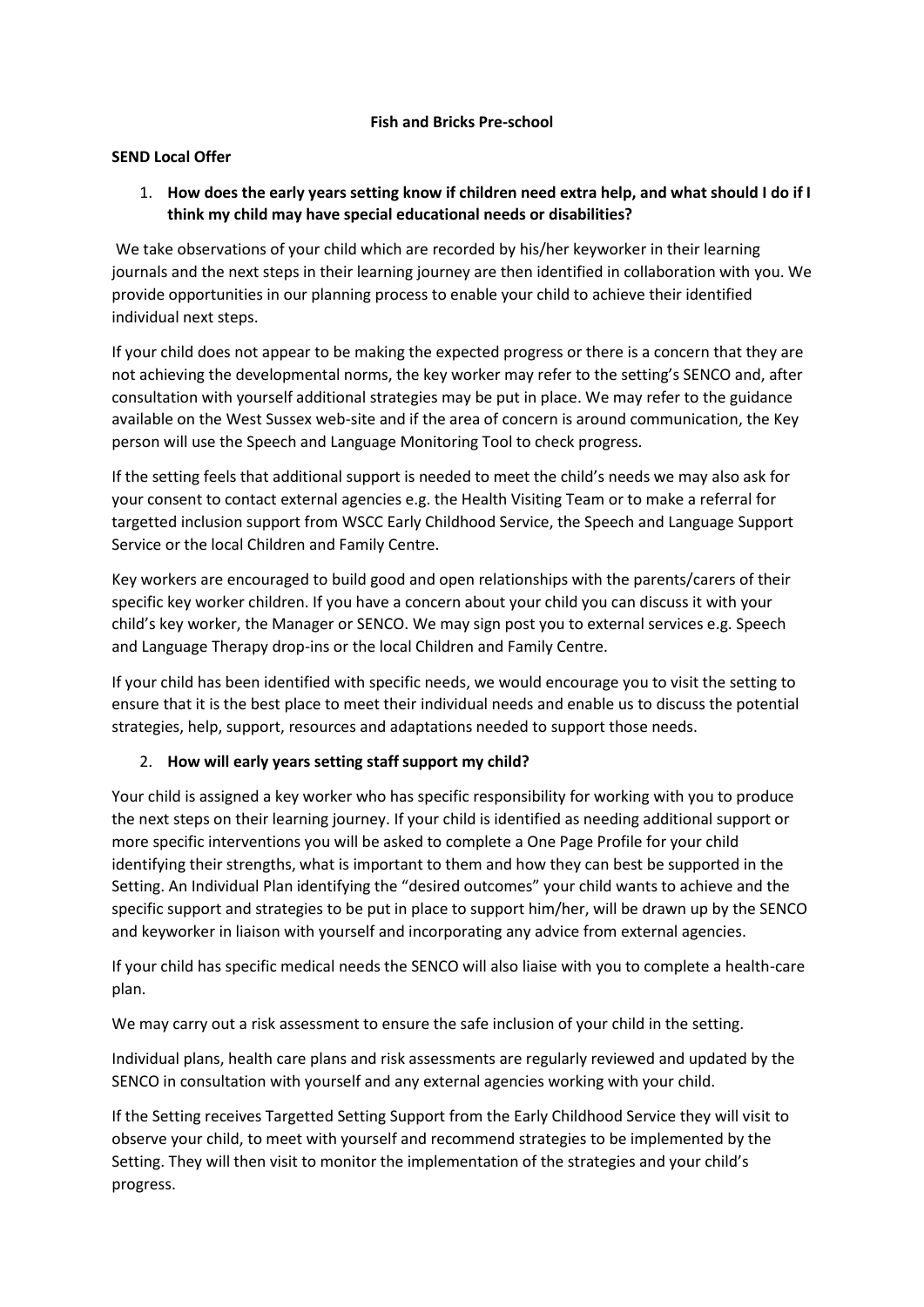If your child needs additional adult support to be fully included in the setting, 1:1 support will be given when required to meet their specific needs. The Setting will, where necessary seek funding to provide that adult support.

## **3. How will the curriculum be matched to my child's needs?**

All members of the staff team take observations of all children which are then fed into Learning Journals maintained by key workers and help to assess the next steps in their learning journey. Your child may also have an Individual Plan, identifying their desired outcomes with strategies to support their achievements. Your child's next steps are taken into account in the planning process and activities, experiences and resources are provided to encourage and support them to achieve them. Where necessary we will endeavour to adapt these activities and resources to enable your child to access them. We may borrow equipment from external agencies e.g. the Toy Library, the Sensory Support team or Portage to support your child. The Setting may also be able to apply for a bursary towards the purchase of specialist equipment for your child. If your child is in receipt of DLA the Setting will apply for Disability Access Funding which will be used to support your child in accessing the curriculum by e.g. purchasing equipment.

## **4. How will both you and I know how my child is doing and how will you help me to support my child's learning?**

Your child's progress will be monitored by observations and whether they are achieving their identified next steps. Your child's key worker or the SENCO will regularly share and ask for your contribution to Next Steps in Learning sheets, learning journals and Individual Plans. If the Setting is receiving Inclusion support for your child from the Early Childhood Service or the Speech and Language Team they will observe and provide feedback on your child's progress to staff and to you.

If relevant, your child's key worker will carry out a Two Year Progress check. This will be shared and discussed with you and Next Steps agreed together. As part of the Integrated Two Year Check Programme the review may be carried out jointly by a Health Visitor, the key-worker and yourself.

Your child's key worker, the SENCO and Manager are always available to meet with you. A home/school book may be used to communicate things that have happened at nursery or home. There is a board in the parents waiting area which indicates some of the activities planned for the session.

You will be asked to complete and regularly update "All About Me" sheets for your child. You are welcome to spend a morning at pre-school with your child or to share any skills or interests which you have.

## **5. What support will there be for my child's overall wellbeing?**

Our practitioners provide a consistent welcoming and caring approach to ensure a safe and secure inclusive environment for your child. We can be flexible in our routines to meet your child's needs including personal care.

If your child has specific health needs you will be asked to complete a health care plan and staff will be given the appropriate training to deal with any specific needs. If your child requires medication you will be asked to complete an Administration of Medicines Authorisation.

We are aware that some kinds of undesirable behaviour may arise from a child's additional needs. We would aim to work with you with reference to our Behaviour Management Policy to provide a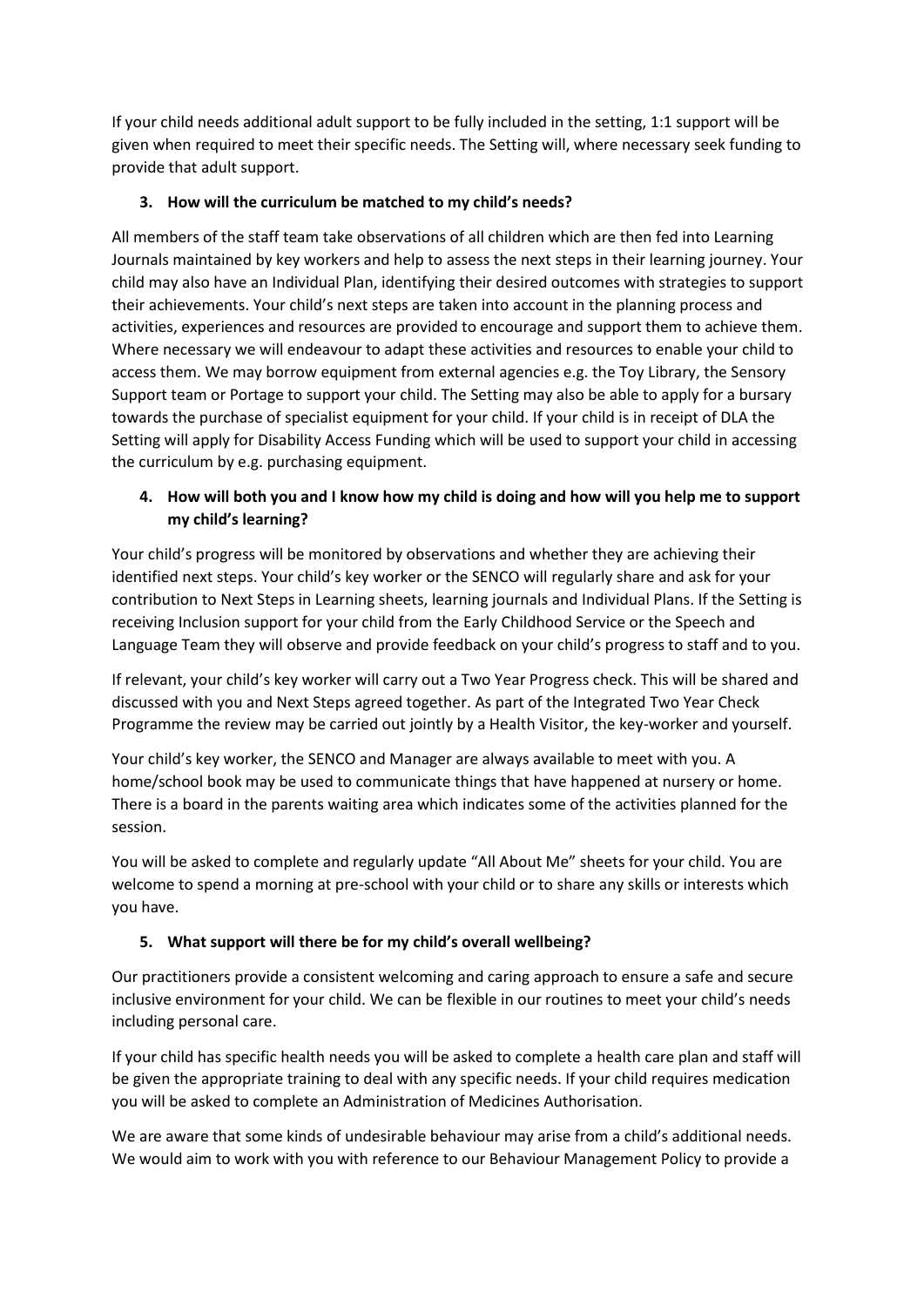consistent and planned approach to manage behaviour. Our policy folder is available in the parents waiting area.

## **6. What specialist services and expertise are available at or accessed by the early years setting?**

Whilst we do not offer specialist services, these and other expertise may be accessed according to the needs of your child and may include Targetted Setting Support from the Early Childhood Service, Health Visitors, Speech & Language Therapists, Child Development Team including the Specialist Health Visitor, Community Paediatric Nurse, Sensory Support Team, Physiotherapy, Occupational Therapy, Portage, Children and Family Centre, Social Care and Educational Psychologists.

## **7. What training are the staff supporting children with SEND had or are having?**

Individual staff have undertaken a wide range of training including courses on speech, language and communication; "Say it and Sign it"; Positive behaviour; Emotional and social development; ASC; English as an additional language. The SENCO regularly attends SENCO network sessions.

We are willing to access training tailored to meet your child's specific individual needs. In the past, for example, we have accessed training about using PECS, caring for Mickey Buttons and training specific to a child on the ASC. A high proportion of the team have current training in Paediatric First Aid.

# **8. How will my child be included in activities outside the early years setting including trips?**

We encourage all children to participate in trips. Prior to the trip we will discuss with you the best way for your child to access the activity. We will carry out a risk assessment and additional adult support will be provided if required.

## **9. How accessible is the early years setting environment? (indoors and outdoors)**

We use a number of rooms and most are wheelchair accessible. We have access to a toilet with facilities for the disabled. There is a step inside our main room which has a grab rail. We are happy to work with you and other professionals to make adaptations and source specialist equipment to assist your child. We use visual timetables and other visual clues to support all children in the setting. We encourage everyone in the setting to use signing.

We have had an audit carried out by the Sensory Support Team and many of the recommendations have or are being put in place to support a child with a visual impairment.

# **10. How will the early years setting prepare and support my child to join the early years setting, transfer to a new setting/school?**

We encourage you and your child to visit the setting prior to starting to discuss how we can support your child's needs. This may also include a meeting with a member of the inclusion support team from the Early Childhood Service and accessing specialist equipment or resources or additional adult support for your child or specific training for staff. With your permission the SENCO will liaise with any other professionals or settings working with your child and make a home visit. If required we can provide photographs of the setting and you may be asked to provide an "All About Me" booklet. On transition to school we will liaise with you and the school to arrange the best transition to school. This may include additional visits, teachers from the school visiting the setting, photographs in a transition booklet from the school.